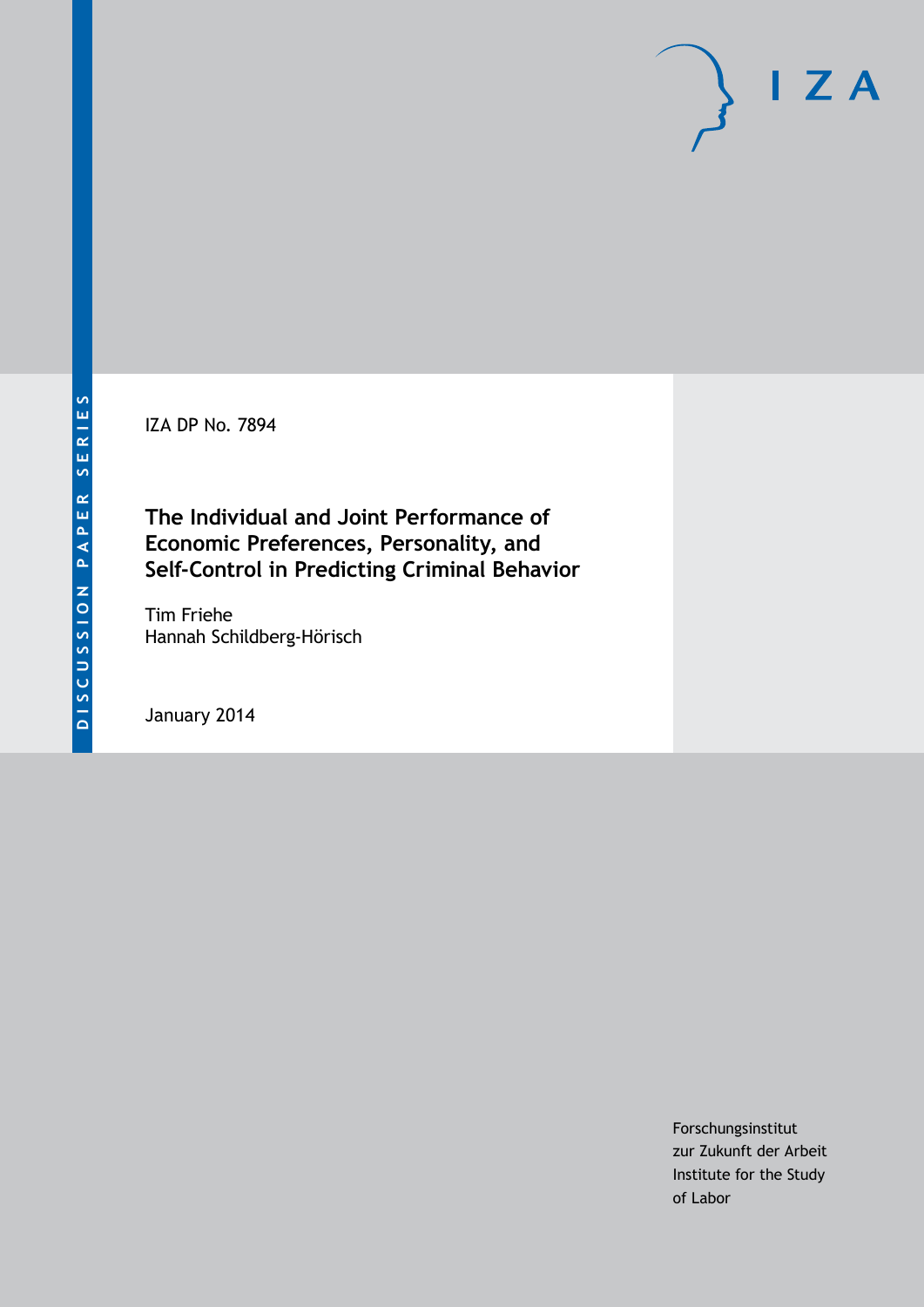# **The Individual and Joint Performance of Economic Preferences, Personality, and Self-Control in Predicting Criminal Behavior**

### **Tim Friehe**

*CASTLE, University of Bonn and CESifo*

### **Hannah Schildberg-Hörisch**

*University of Bonn and IZA*

Discussion Paper No. 7894 January 2014

IZA

P.O. Box 7240 53072 Bonn **Germany** 

Phone: +49-228-3894-0 Fax: +49-228-3894-180 E-mail: [iza@iza.org](mailto:iza@iza.org)

Any opinions expressed here are those of the author(s) and not those of IZA. Research published in this series may include views on policy, but the institute itself takes no institutional policy positions. The IZA research network is committed to the IZA Guiding Principles of Research Integrity.

The Institute for the Study of Labor (IZA) in Bonn is a local and virtual international research center and a place of communication between science, politics and business. IZA is an independent nonprofit organization supported by Deutsche Post Foundation. The center is associated with the University of Bonn and offers a stimulating research environment through its international network, workshops and conferences, data service, project support, research visits and doctoral program. IZA engages in (i) original and internationally competitive research in all fields of labor economics, (ii) development of policy concepts, and (iii) dissemination of research results and concepts to the interested public.

IZA Discussion Papers often represent preliminary work and are circulated to encourage discussion. Citation of such a paper should account for its provisional character. A revised version may be available directly from the author.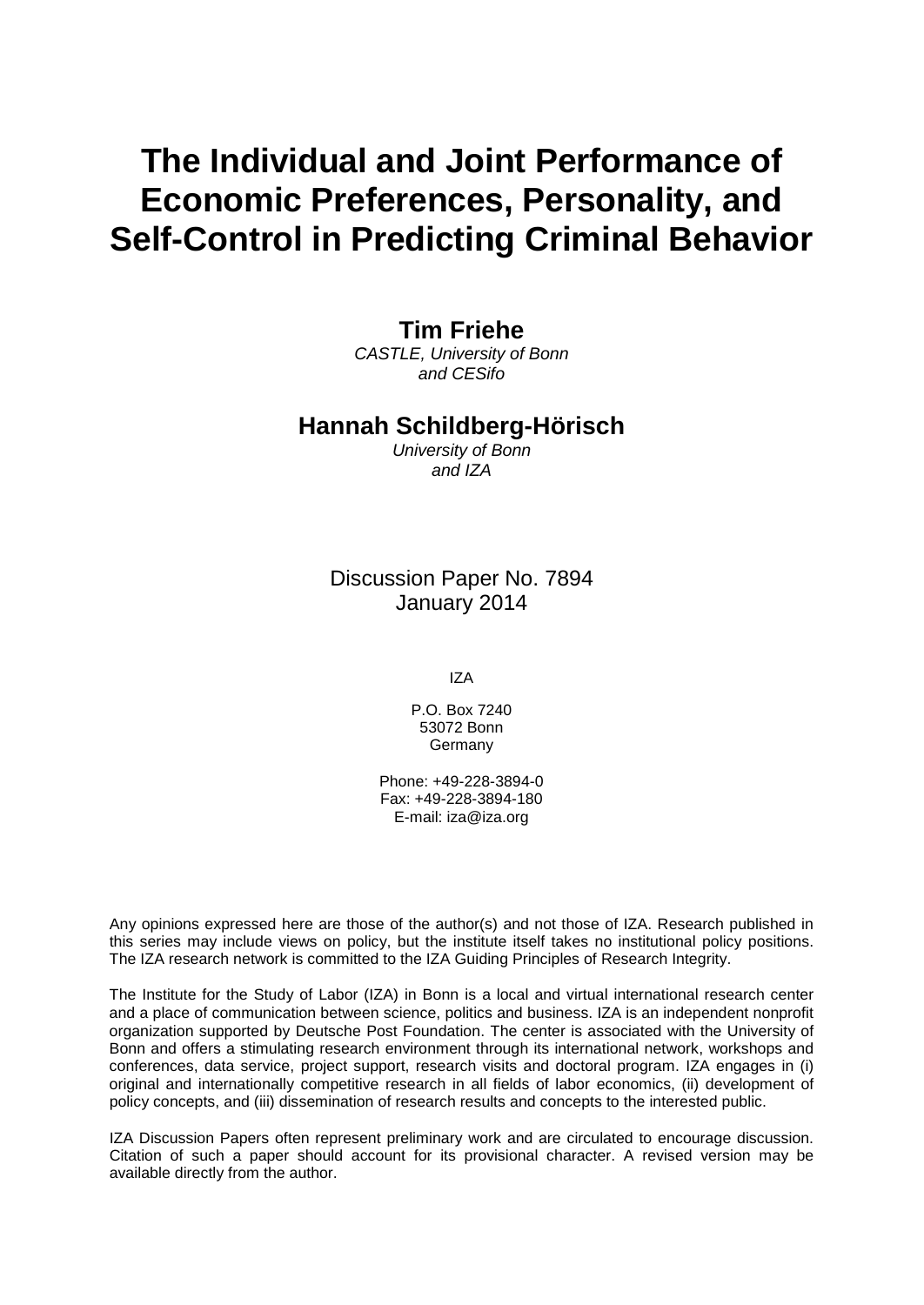IZA Discussion Paper No. 7894 January 2014

# **ABSTRACT**

## **The Individual and Joint Performance of Economic Preferences, Personality, and Self-Control in Predicting Criminal Behavior**

We explore the individual and joint explanatory power of concepts from economics, psychology, and criminology for criminal behavior. More precisely, we consider risk and time preferences, personality traits from psychology (Big Five and locus of control), and a selfcontrol scale from criminology. We find that economic preferences, personality traits, and self-control complement each other in predicting criminal behavior. The most significant predictors stem from all three disciplines: risk aversion, conscientiousness, and high selfcontrol make criminal behavior less likely. Our results illustrate that integrating concepts from various disciplines enhances our understanding of individual behavior.

JEL Classification: K42, D03, D81, D90, C21, C91

Keywords: crime, risk preferences, time preferences, personality traits, self-control, experiment

Corresponding author:

Hannah Schildberg-Hörisch Department of Economics University of Bonn Adenauerallee 24-42 53113 Bonn Germany E-mail: [schildberg-hoerisch@uni-bonn.de](mailto:schildberg-hoerisch@uni-bonn.de)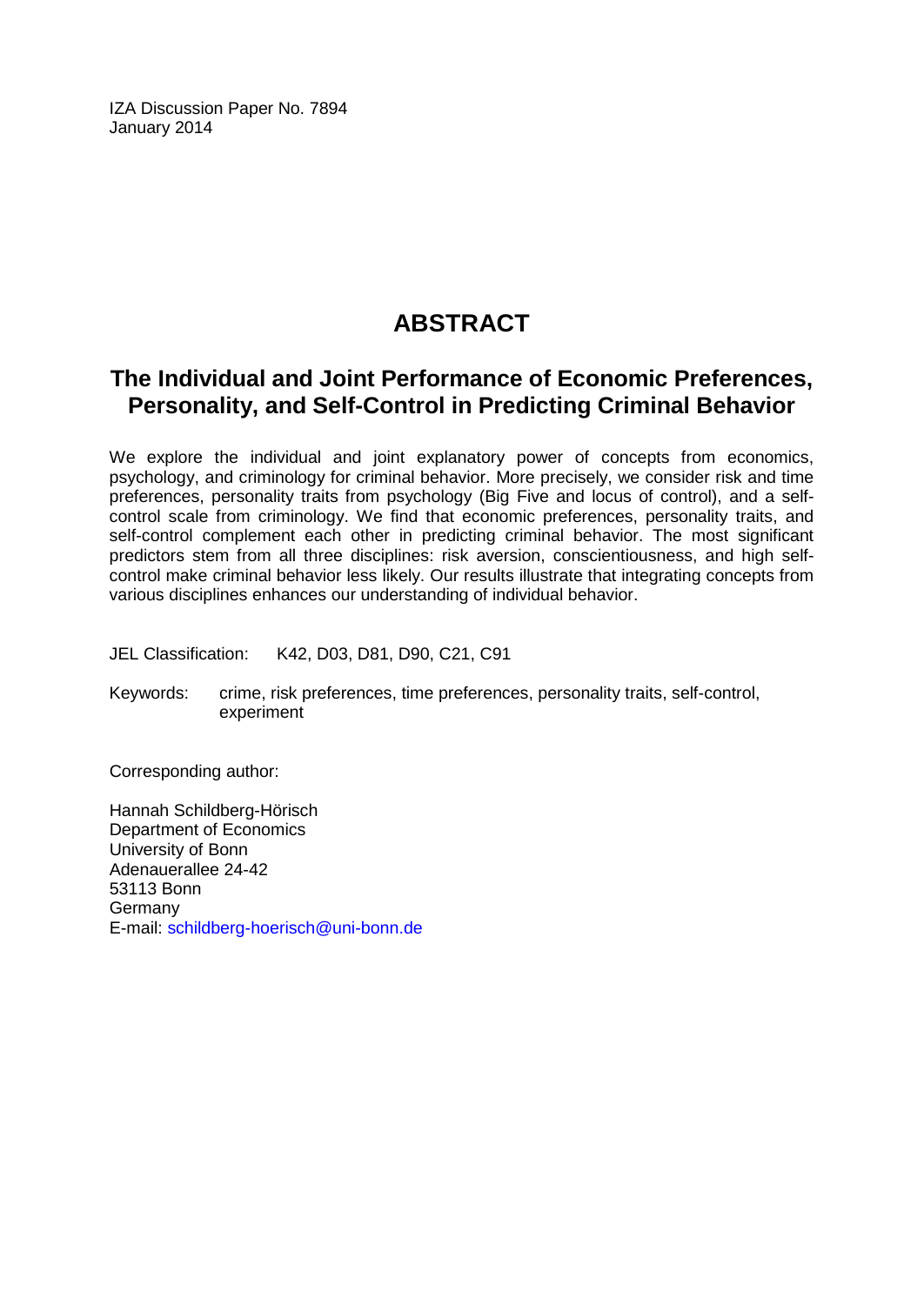#### **1. Introduction**

Crime is a social phenomenon with tremendous monetary and psychic costs (Anderson, 1999). Numerous disciplines study the causes of criminal behavior. To explain heterogeneity in criminal behavior, we combine concepts from economics, psychology, and criminology that refer to differences in stable individual characteristics. We investigate the individual and joint explanatory power of risk and time preferences, personality traits from psychology (Big Five and locus of control) and a self-control scale developed by criminologists (Grasmick, 1993), using data from a laboratory experiment and a questionnaire.

Our paper makes two contributions: We are the first to combine economic preferences and personality traits to predict criminal behavior. We find that, when used individually, both economic preferences and personality traits have explanatory power for criminal behavior. Furthermore, they complement each other, i.e., their joint explanatory power exceeds their individual explanatory power (even when correcting for the higher number of explanatory variables). This result adds to the emerging field that integrates personality traits and economic preferences (Almlund et al., 2011, Becker et al., 2012, Borghans et al., 2008).

Second, we compare the explanatory power of the very general concepts of economic preferences and personality traits to that of a self-control scale specifically tailored to predict criminal behavior. Our results imply that the *specialized* self-control measure does not outperform the explanatory power of preferences and personality traits. Moreover, preferences, personality traits, and self-control are complements in explaining criminal behavior.

In economics, preferences are central determinants of individual behavior. Seminal theoretical contributions (Becker, 1968, Davis, 1988) explore the link between risk and time preferences and the individual propensity to engage in crime.

In [psychology,](http://en.wikipedia.org/wiki/Psychology) the Big Five (openness, conscientiousness, extraversion, [agreeableness,](http://en.wikipedia.org/wiki/Agreeableness) and [neuroticism\)](http://en.wikipedia.org/wiki/Neuroticism) and locus of control<sup>1</sup> are broad domains used to describe personality and assumed to be decisive for individual behavior (Costa and McCrae, 1992, Rotter, 1966). Heaven (1996) was the first to study the relationship between the Big Five and delinquency. In criminology, the influential *General Theory of Crime* argues that low self-control is the primary individual characteristic causing criminal behavior and describes people with low

<span id="page-3-0"></span> $<sup>1</sup>$  Locus of control assesses how much people believe that they have control over their life outcomes.</sup>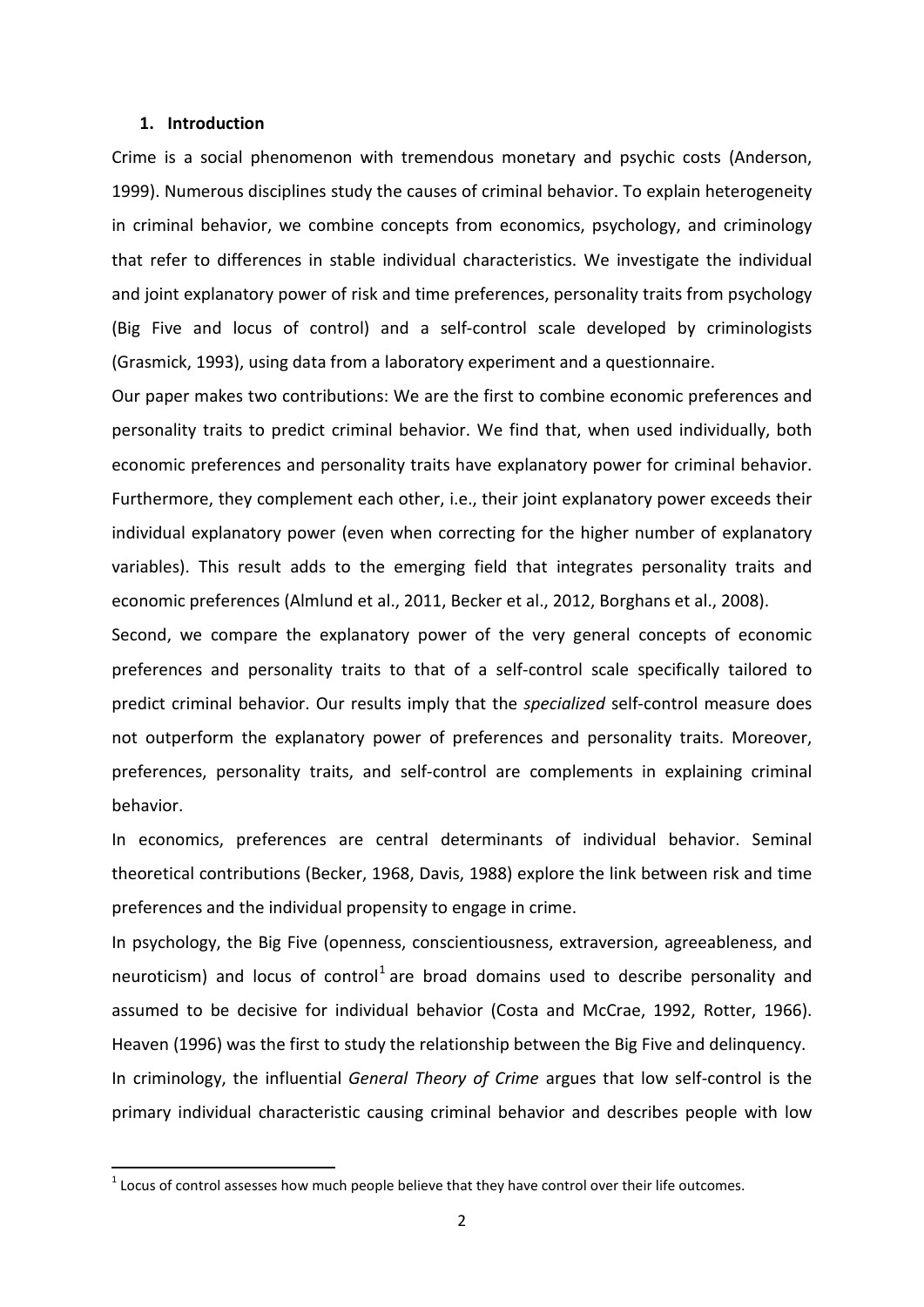self-control as impulsive, insensitive, physical (as opposed to mental), risk-taking, shortsighted, and non-verbal (Gottfredson & Hirschi, 1990). Based on this definition, Grasmick et al. (1993) construct a widely used self-control scale, capturing not only aspects of economic preferences and Big Five but also many further components. Pratt and Cullen (2000) and Engel (2012)'s meta-analyses confirm that self-control is indeed a significant predictor of criminal behavior. Like personality traits and preferences, self-control is considered to be stable over time (e.g., Cobb-Clark and Schurer, 2012).

#### **2. Data**

We conducted an experiment (using z-Tree, Fischbacher, 2007) at the BonnEconLab, Germany. Student subjects were recruited randomly from all majors (using ORSEE, Greiner, 2003). We use two complementary measures for an individual's inclination to engage in criminal behavior. Both belong to the domain of "small crime" typically only enforced by non-deterrent legal sanctions (Tyran and Feld, 2006). First, in an incentivized "stealing game", participants decided how many points to steal from another anonymous, passive participant. Both participants were endowed with 20 points (each point was later exchanged in 0.25 Euro). For each point stolen, the stealing participant earned only 0.25 points (efficiency loss). There was no probabilistic sanctioning scheme. [2](#page-3-0) The second measure for the attitude towards crime consists of responses to the post-experimental questionnaire. We asked participants how they would react if they learned that a close acquaintance had taken one of the following actions: drunk driving, fare dodging, or evading taxes (Traxler and Winter, 2012). For each action, participants were asked to select one of five response categories: approval, benevolently ignoring it (two categories), sanctions in the form of expressing disapproval, and social exclusion. Responses are coded such that a higher number represents stronger disapproval. Taken literally, the answers are judgments of other's law violations. We assume that they additionally reflect a participant's own propensity to engage in the respective "small crimes".<sup>[3](#page-4-0)</sup> The indirect approach makes misreporting less likely.

<span id="page-4-1"></span><span id="page-4-0"></span>

<sup>&</sup>lt;sup>2</sup> For a more detailed description of the experiment see Friehe and Schildberg-Hörisch (2013).<br><sup>3</sup> Engels et al. (2004) and Henle et al. (2010) discuss the close association of attitudes towards and propensity to rule-breaking conduct.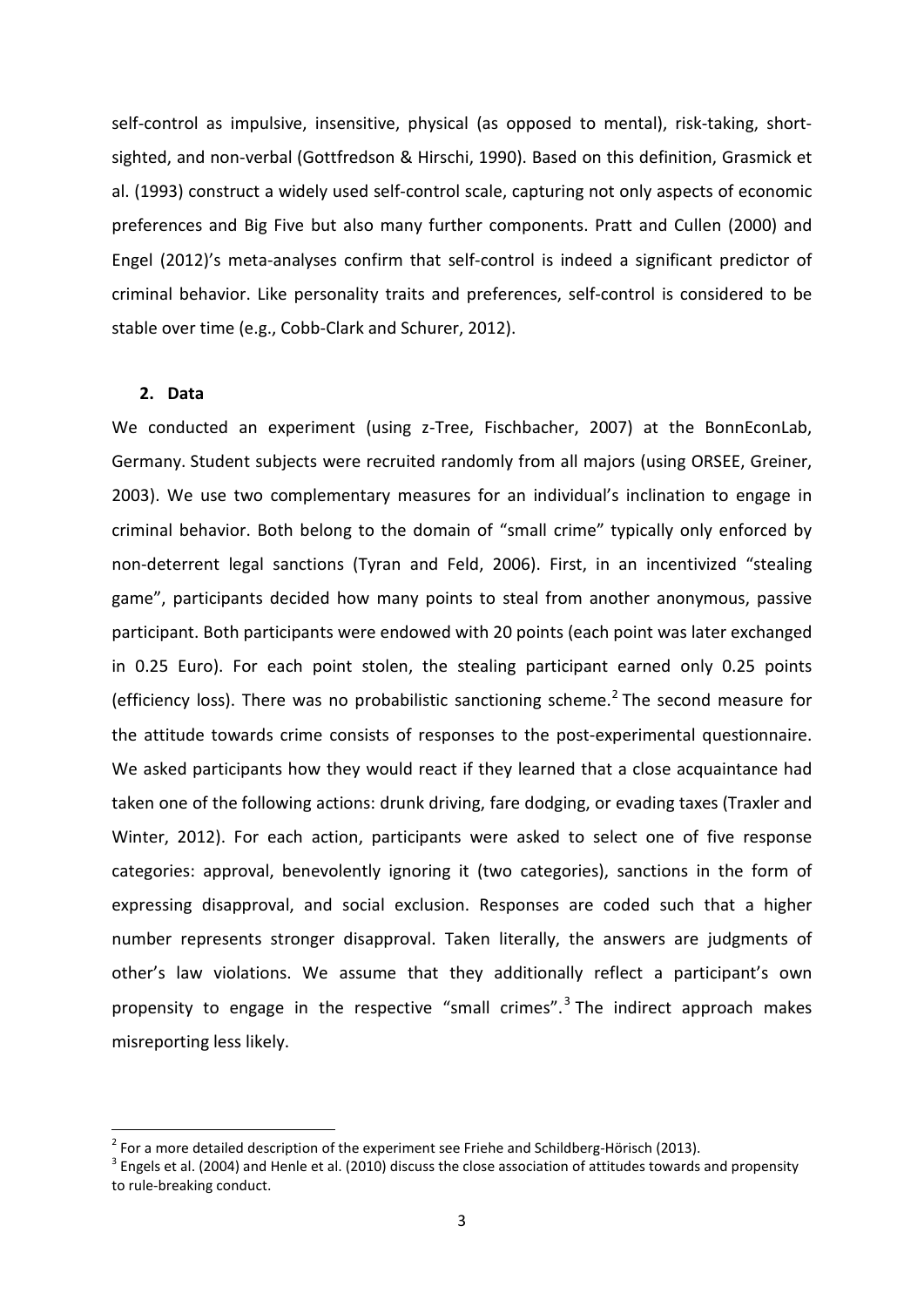Our explanatory variables encompass questionnaire measures of age, gender, risk and time preferences, personality traits, and the self-control scale. The risk preference question is taken from the German Socioeconomic Panel (SOEP) survey: "How do you see yourself: Are you generally a person who is fully prepared to take risks, or do you try to avoid risks?" using a scale from 0 ("unwilling…") to 10 ("fully prepared to take risks"). The time preference questions reads: "How would you assess your willingness to give up something today in order to benefit from that in the future when it comes to financial decisions?" with a scale from 0 to 3, where higher values indicate higher levels of patience (Falk et al., 2013). To obtain measures of the Big Five, we use the inventory of Rammstedt and John (2007). Locus of control is elicited using 10 items that have been adapted from Rotter (1966) and used in the SOEP in 2005. In order to aggregate items into a single measure of locus of control or a facet of Big Five, we standardize items, sum them up, and standardize the overall measure. For each personality trait, a higher value represents a stronger intensity of that trait (e.g., being more conscientious). Finally, we measure self-control as proposed by Grasmick et al. (1993) who construct a 24 item-scale. A high score indicates low self-control.

#### **3. Empirical Strategy**

For each of the four dependent variables, we display five specifications. In specifications (1) and (2), we include either economic preferences or personality traits as explanatory variables. In specification (3), we use both preferences and personality traits. Specification (4) uses self-control as explanatory variable. Finally, in specification (5), we combine the concepts from economics, psychology, and criminology to predict criminal behavior. We always use age and gender as control variables since male and younger individuals are more likely to commit crimes (e.g., Hirschi and Gottfredson, 1983, Steffensmeier and Allan, 1996). $4$  The dummy variable male is equal to one for male subjects.

We seek to compare the individual explanatory power of preferences, personality traits, and self-control, and to assess whether they complement or substitute each other in explaining criminal behavior. As a criterion for comparing the explanatory power of different specifications, we use adjusted  $R<sup>2</sup>$  for OLS regressions (stealing) and McFadden's Adjusted Pseudo R² for ordered logit regressions (drunk driving, fare dodging, tax evasion). In contrast

<span id="page-5-0"></span> $4$  In our data, age ranges from 18 to 33, 43% of the participants are male.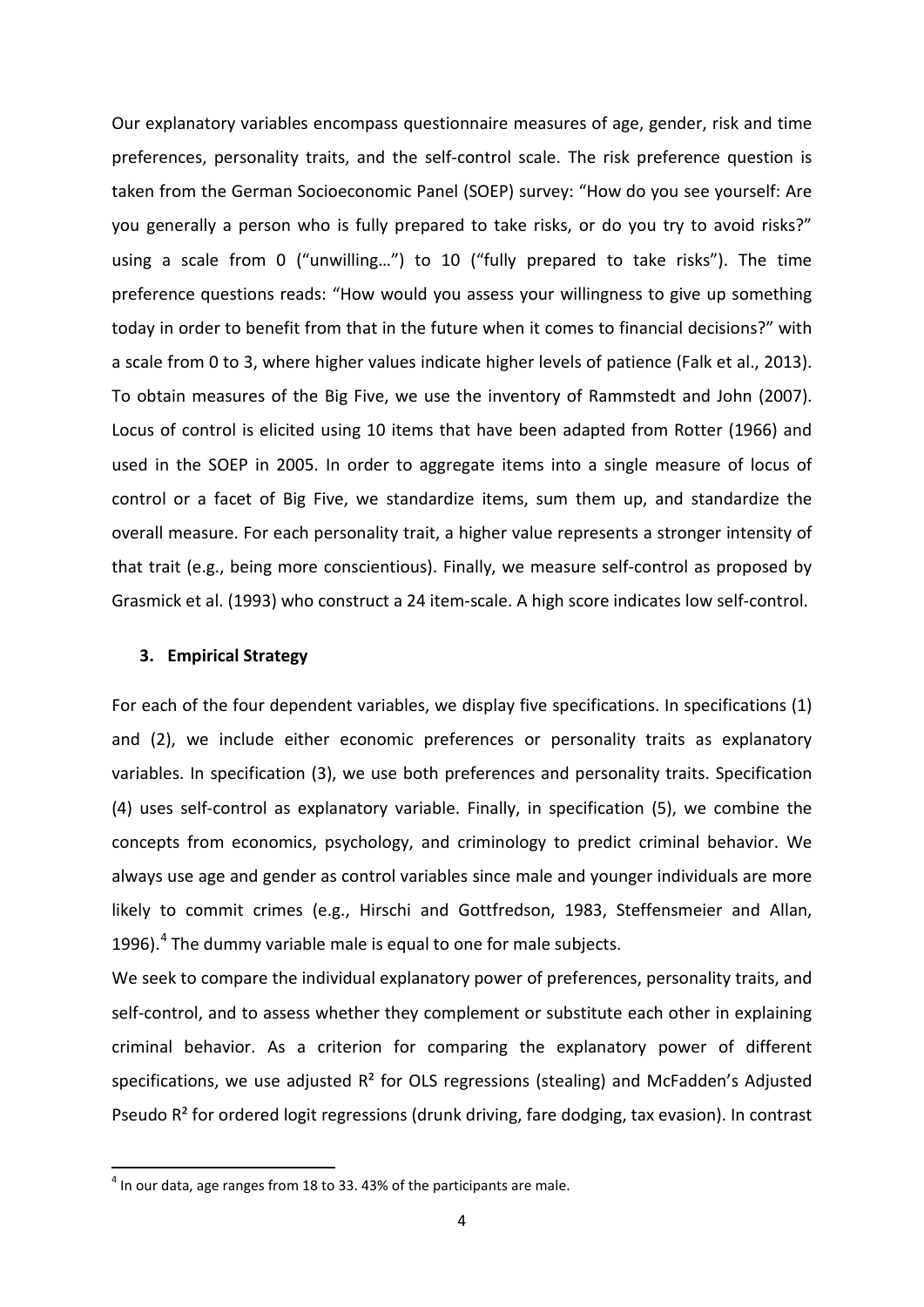to Adjusted  $R^2$  in OLS regressions, McFadden's Adjusted Pseudo  $R^2$  can take negative values. A higher Adjusted (Pseudo) R² indicates that a model has higher predictive power.

#### **4. Results**

Tables 1-3 contain results for drunk driving, fare dodging, and evading taxes, Table 4 for the incentivized stealing decision.

#### INSERT TABLES 1-4 HERE

With regard to economic preferences, specification (1) in Tables 1-4 conveys that risk preferences are a significant predictor of criminal behavior, while patience is not.<sup>[5](#page-5-0)</sup> Less riskaverse individuals judge drunk driving and fare dodging as less severe violations of the law. Risk preferences are not a significant predictor for tax evasion or stealing. The insignificance for stealing is plausible since the stealing decision did not involve a probabilistic punishment.<sup>[6](#page-6-0)</sup> Specification (2) in Tables 1-4 shows that personality traits have explanatory power for all four dependent variables, and that intuitive effects emerge. More conscientious individuals consider drunk driving, fare dodging, and tax evasion as more serious, while more neurotic individuals do so for drunk driving and fare dodging. More agreeable individuals judge tax evasion to be more severe. Individuals who score higher on extraversion steal higher amounts. The results on conscientiousness, agreeableness, and extraversion are in line with Almlund et al. (2011). Comparing the explanatory power of economic preferences to that of personality traits as measured by Adjusted (Pseudo)  $\mathbb{R}^2$ , personality traits perform slightly better in three of four cases.

*Result 1: Both economic preferences and personality traits have explanatory power for criminal behavior.*

Column (3) in Tables 1-4 reveals that preferences and personality traits are complements in predicting criminal behavior. Risk preferences and conscientiousness are the most significant predictors. For three out of four dependent variables, Adjusted (Pseudo)  $R^2$  are higher than in columns (1) and (2).

<sup>&</sup>lt;sup>5</sup> Nagin and Pogarsky (2004) provide evidence that high discounting predicts property offending, but not violent crime.

<span id="page-6-0"></span> $6$  Schildberg-Hörisch and Strassmair (2012) and Harbaugh et al. (2013) show that risk preferences significantly affect stealing in a laboratory experiment with a probabilistic sanctioning scheme.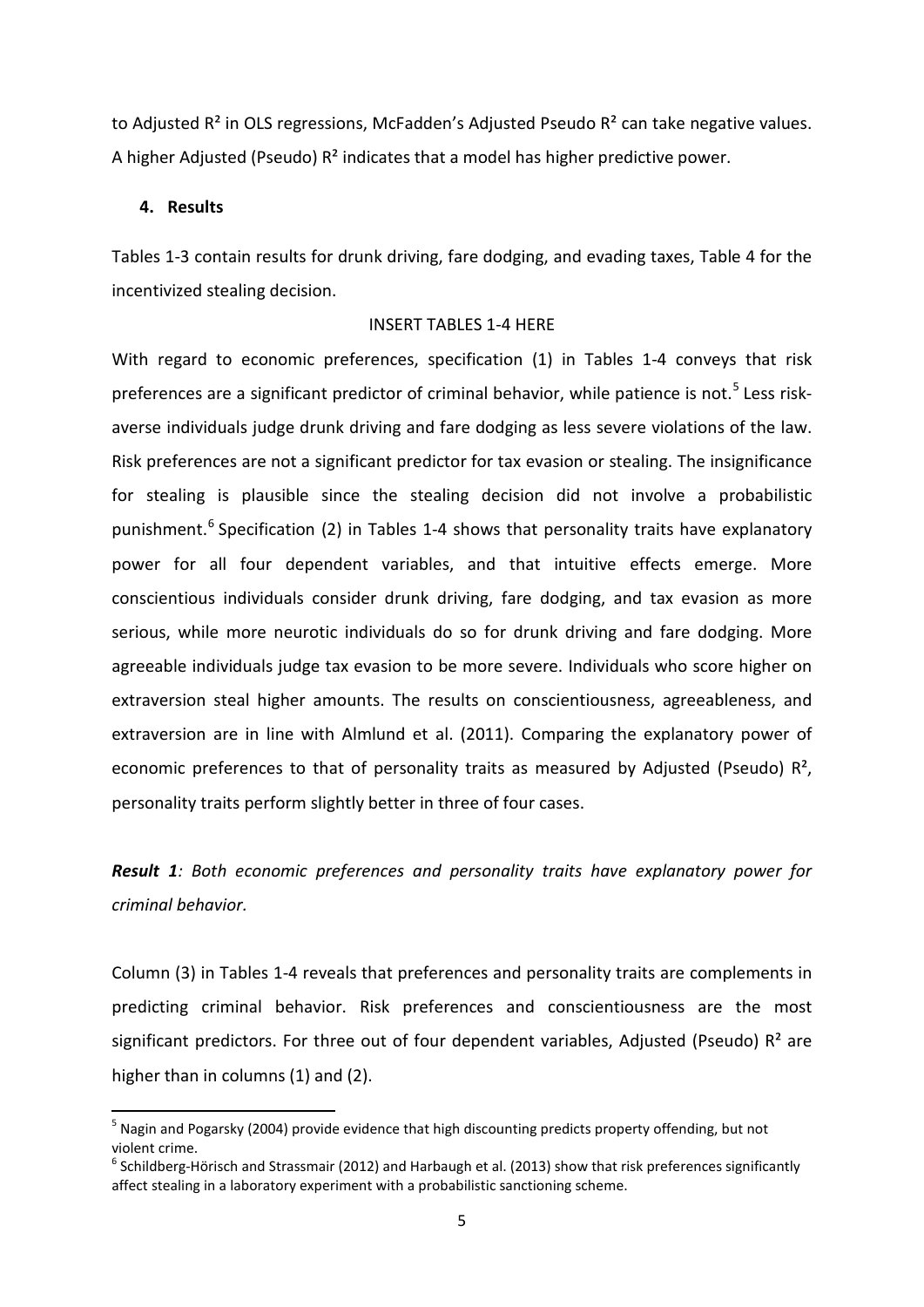*Result 2: Economic preferences and personality traits are complements in predicting criminal behavior.*

Column (4) in Tables 1-4 documents that self-control is a significant predictor of criminal behavior (as argued by Gottfredson and Hirschi, 1990 and confirmed by Pratt and Cullen, 2000, Engel, 2012). Individuals with lower self-control consider fare dodging and tax evasion as less severe and steal higher amounts. In contrast to economic preferences and personality traits – both very general concepts that aim at explaining all kinds of individual behavior - the self-control scale was *especially* designed to explain delinquency. Having this in mind, it is remarkable that the explanatory power of self-control does not outperform the one of preferences or personality traits: the Adjusted (Pseudo)  $R<sup>2</sup>$  in column (4) is never highest when compared to columns (1) and (2).

*Result 3: Self-control has explanatory power for criminal behavior.*

Columns (5) in Tables 1-4 reveal that preferences and personality traits remain important predictors even when using self-control as explanatory variable. For three out of four dependent variables, Adjusted (Pseudo)  $R^2$  is highest in specification (5). Both findings indicate that preferences, personality traits, and self-control are complements in predicting criminal behavior.

*Result 4: Economic preferences, personality traits, and self-control are complements in predicting criminal behavior.*

#### **5. Conclusions**

Our results document that economic preferences, personality traits, and the self-control scale developed by criminologists complement each other in predicting criminal behavior. The most significant predictors of criminal behavior, namely risk aversion, conscientiousness, and self-control, stem from all three disciplines. Taking a broader perspective, our results illustrate that integrating concepts from various disciplines enhances our understanding of individual behavior and, thus, is a promising avenue for future research.

6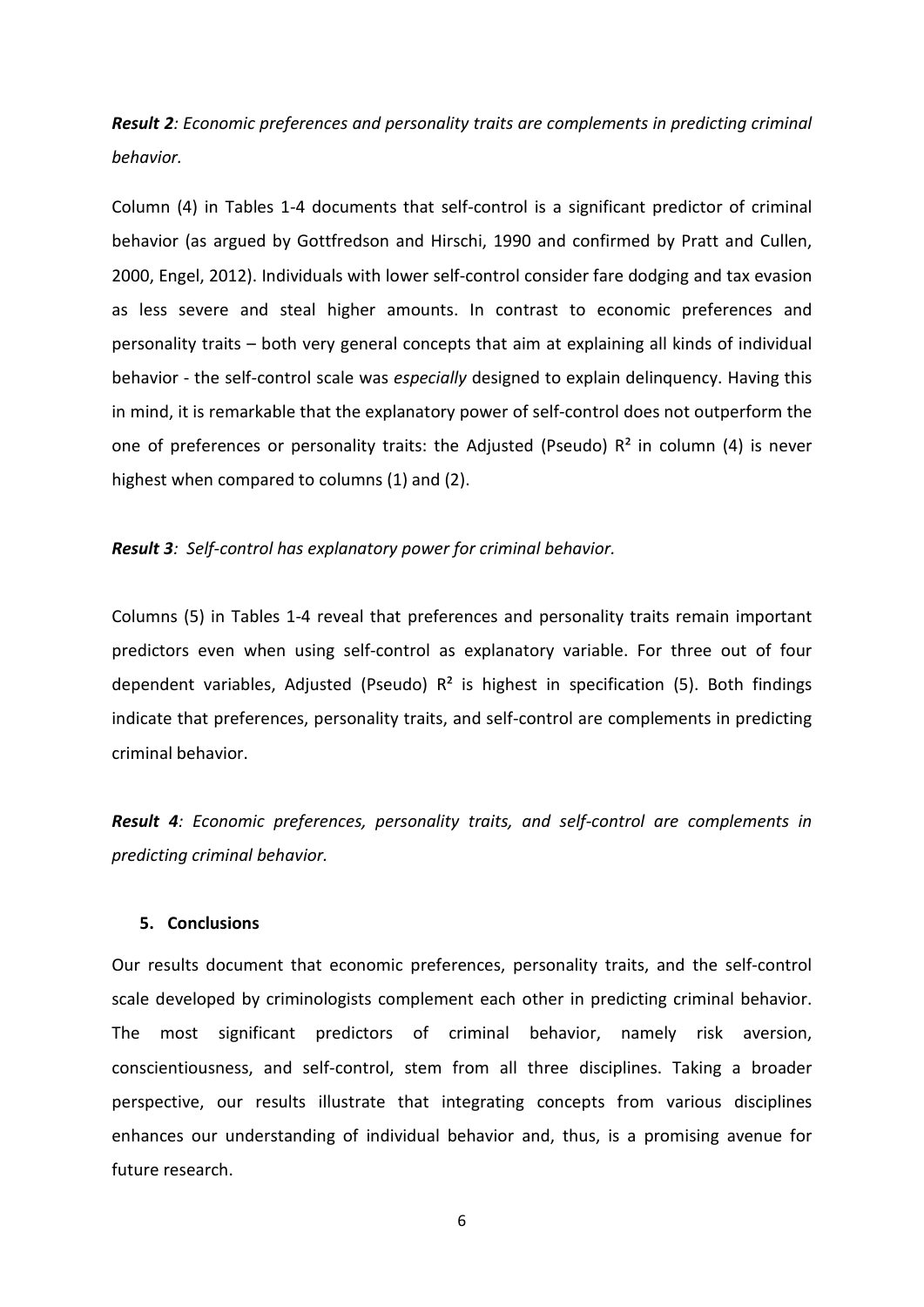#### **Acknowledgements**

Financial support from SFB-TR 15 and helpful comments from Fabian Kosse are gratefully acknowledged.

#### **References**

Almlund, M., Duckworth, A., Heckman, J., Kautz, T., 2011. Personality psychology and economics, in: Hanushek, E. A., Machin, S., Woessmann, L. (Eds.), Handbook of the economics of education. North Holland, San Diego, 1-181.

Anderson, D.A., 1999. The aggregate burden of crime. Journal of Law and Economics 42, 611-642.

Becker, A., Deckers, T., Dohmen, T., Kosse, F., Falk, A., 2012. The relationship between economic preferences and psychological personality measures. Annual Review of Economics 4, 453-478.

Becker, G.S., 1968. Crime and punishment: an economic approach. Journal of Political Economy 76, 169-217.

Borghans, L., Duckworth, A.L., Heckman, J.J., ter Weel, B., 2008. The economics and psychology of personality traits. Journal of Human Resources 43, 972–1059.

Cobb-Clark, D.A., Schurer, S., 2012. The stability of big-five personality traits. Economics Letters 115, 11-15.

Costa, P.T., Jr., McCrae, R.R., 1992. Revised NEO personality inventory (NEO-PI-R) and NEO five-factor inventory (NEO-FFI) manual. Odessa, FL: Psychological Assessment Resources.

Davis, M.L., 1988. Time and punishment: an intertemporal model of crime. Journal of Political Economy 96, 383-390.

Engel, C., 2012. Low self-control as a source of crime, a meta-study. Preprint of the Max Planck Institute for Research on Collective Goods Bonn 2012/4.

Engels, R., Luijpers, E., Landsheer, J., Meeus, W., 2004. A longitudinal study of relations between attitudes and criminal behavior in adolescents. Criminal Justice and Behavior 31, 244-260.

Falk, A., Becker, A., Dohmen, T., Huffman, D., Sunde, U., 2013. An experimental validated preference survey module. mimeo.

Fischbacher, U., 2007. z-Tree: Zurich toolbox for ready-made economic experiments. Experimental Economics 10, 171-178.

7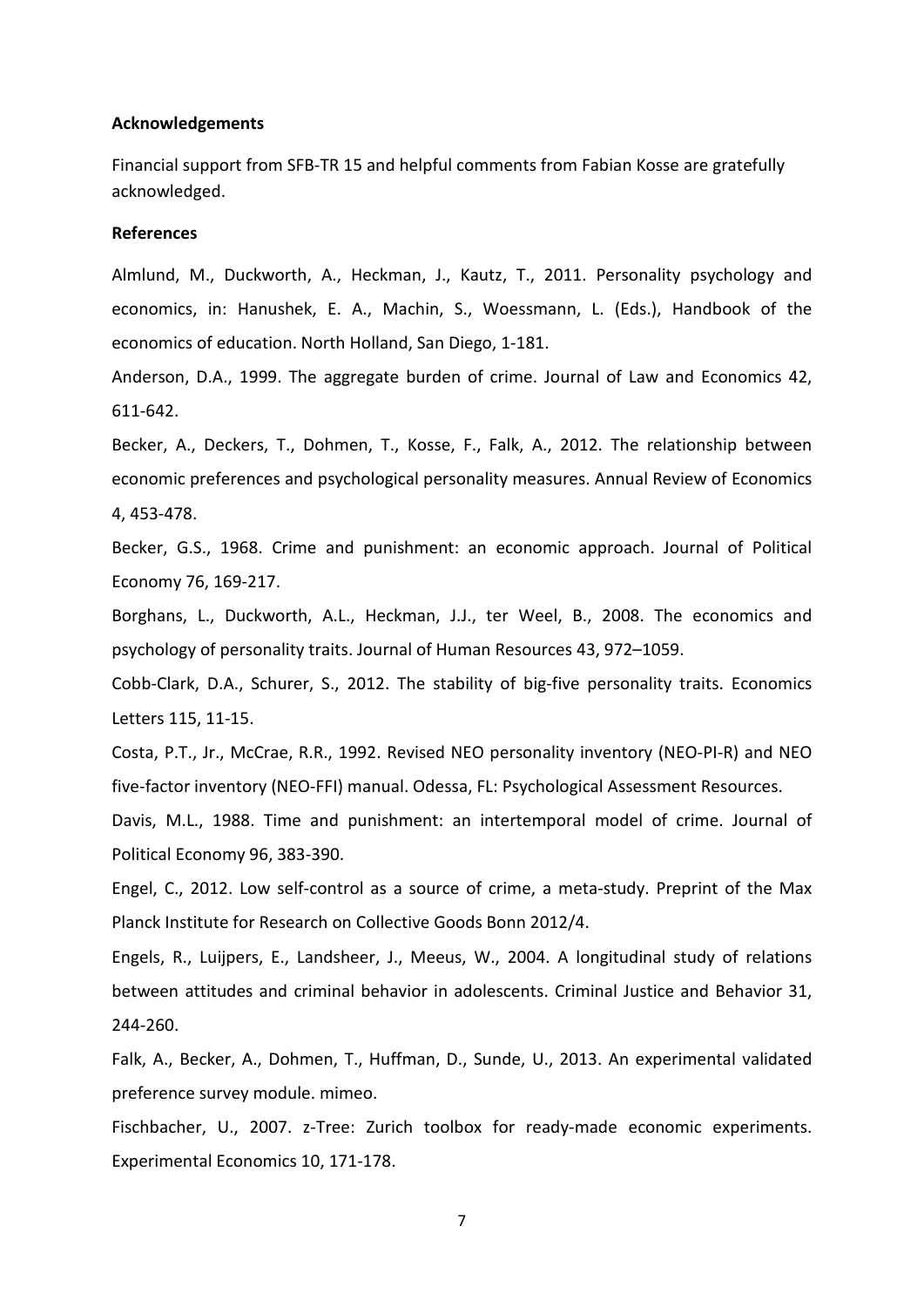Friehe, T., Schildberg-Hörisch, H., 2013. Crime and self-control revisited: disentangling the effects of self-control on risk and social preferences. Mimeo.

Grasmick, H.G., Tittle, C.R., Bursik, R.J., Arneklev, B.J., 1993. Testing the core empirical implications of Gottfredson and Hirschi's General Theory of Crime. Journal of Research in Crime and Delinquency 30, 5-29.

Greiner, B., 2003. An online recruitment system for economic experiments, in: Kremer, K., and Macho, V. (Eds.), Forschung und wissenschaftliches Rechnen. GWDG Bericht 63, Göttingen: Ges. für Wiss. Datenverarbeitung, 79-93.

Harbaugh, W.T., Mocan, N., Visser, M.S., 2013. Theft and deterrence. Journal of Labor Research 34, 389-407.

Heaven, P.C.L., 1996. Personality and self-reported delinquency: analysis of the "Big Five" personality dimensions. Personality and Individual Differences 20, 47-54.

Henle, C.A., Reeve, C.L., Pitts, V.E., 2010. Stealing time at work: attitudes, social pressure, and perceived control as predictors of time theft. Journal of Business Ethics 94, 53-67.

Hirschi, T. and Gottfredson, M.R., 1983. Age and the explanation of crime. American Journal of Sociology 89, 552-584.

Gottfredson, M.R., Hirschi, T., 1990. A general theory of crime. Stanford University Press, Stanford, CA.

Nagin, D.S., Pogarsky, G., 2004. Time and punishment: delayed consequences and criminal behavior. Journal of Quantitive Criminology 20, 295-317.

Pratt, T.C., Cullen, F.T., 2000. The empirical status of Gottfredson and Hirschi's General Theory of Crime: a meta-analysis. Criminology 38, 931-964.

Rammstedt, B., John, O.P., 2007. Measuring personality in one minute or less: a 10-item short version of the Big Five inventory in English and German. Journal of Research in Personality 41, 203–212.

Rotter, J., 1966. Generalized expectancies for internal versus external control of reinforcement. Psychological Monographs 80, 1–28.

Schildberg-Hörisch, H., Strassmair, C., 2012. An experimental test of the deterrence hypothesis. Journal of Law, Economics, and Organization 28, 447-459.

Steffensmeier, D., Allan, E., 1996. Gender and crime, toward a gendered theory of female offending. Annual Review of Sociology 22, 459–487.

8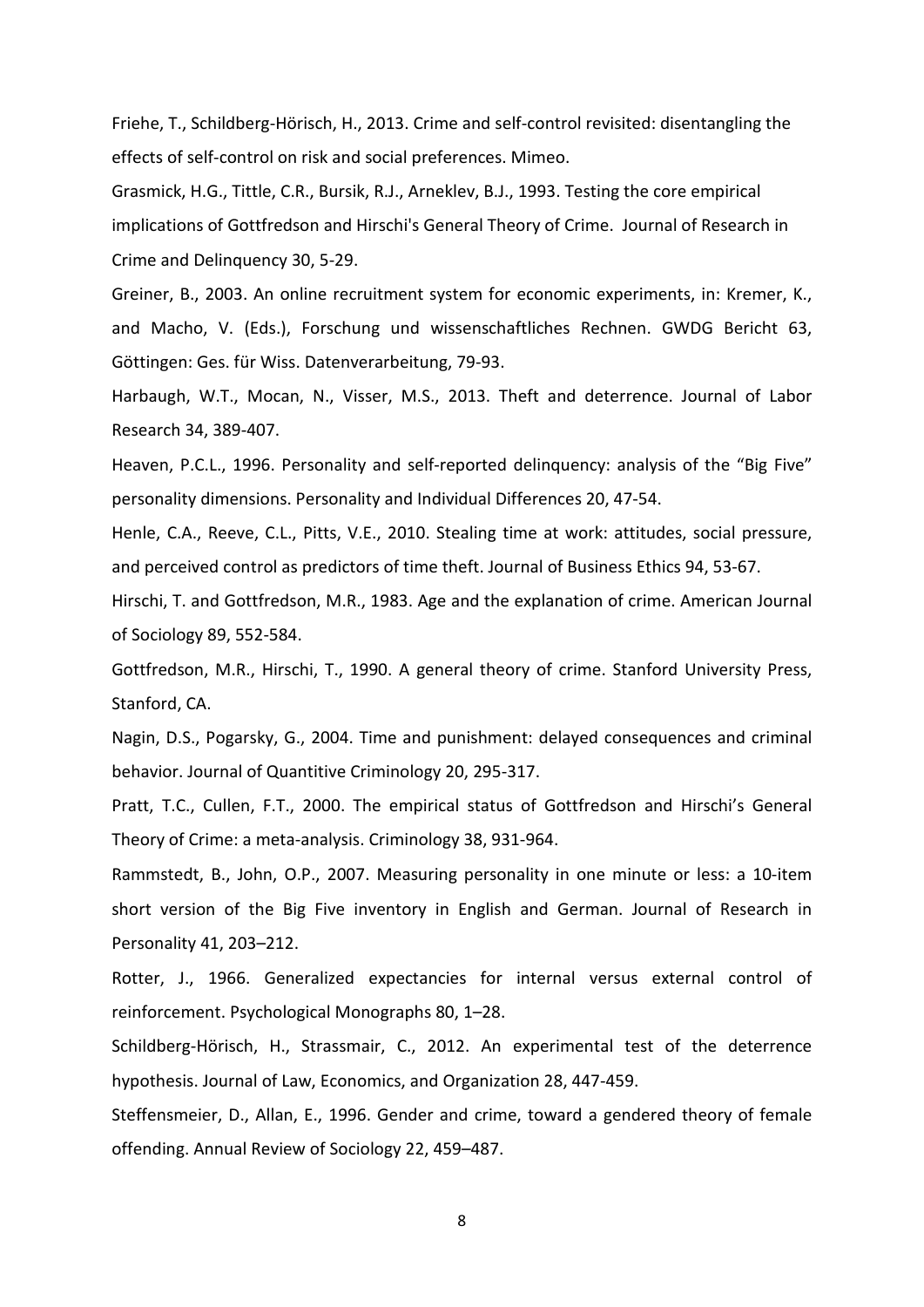Traxler, C., Winter, J., 2012. Survey evidence on conditional norm enforcement. European Journal of Political Economy 28, 390–398.

Tyran, J.-R., Feld, L., 2006. Achieving compliance when legal sanctions are non-deterrent. Scandinavian Journal of Economics 108, 135–156.

### **Appendix: Tables**

Table 1: The relationship between fare dodging and economic preferences, personality traits, self-control (ordered logit estimates)

| <b>Explanatory variables</b>   | (1)         | (2)        | (3)         | (4)         | (5)         |
|--------------------------------|-------------|------------|-------------|-------------|-------------|
| Age                            | $-0.168$    | $-0.585$   | $-0.424$    | $-0.496$    | $-0.563$    |
|                                | [0.549]     | [0.636]    | [0.581]     | [0.590]     | [0.646]     |
| Age <sup>2</sup>               | 0.006       | 0.014      | 0.011       | 0.013       | 0.014       |
|                                | [0.011]     | [0.013]    | [0.012]     | [0.012]     | [0.013]     |
| Male                           | $-0.47$     | $-0.431$   | $-0.183$    | $-0.593$    | $-0.182$    |
|                                | [0.389]     | [0.420]    | [0.442]     | [0.384]     | [0.448]     |
| Risk preferences               | $-0.364***$ |            | $-0.320***$ |             | $-0.201*$   |
|                                | [0.090]     |            | [0.094]     |             | [0.107]     |
| Time preferences               | 0.288       |            | 0.146       |             | 0.049       |
|                                | [0.272]     |            | [0.287]     |             | [0.296]     |
| Extraversion                   |             | $-0.24$    | $-0.088$    |             | $-0.045$    |
|                                |             | [0.207]    | [0.215]     |             | [0.232]     |
| Agreeableness                  |             | $-0.084$   | $-0.104$    |             | $-0.181$    |
|                                |             | [0.165]    | [0.186]     |             | [0.197]     |
| Conscientiousness              |             | $0.527***$ | $0.425**$   |             | 0.243       |
|                                |             | [0.175]    | [0.179]     |             | [0.194]     |
| Neuroticism                    |             | $0.394**$  | 0.275       |             | $0.406*$    |
|                                |             | [0.196]    | [0.202]     |             | [0.220]     |
| Openess                        |             | $-0.066$   | 0.078       |             | 0.068       |
|                                |             | [0.172]    | [0.178]     |             | [0.172]     |
| Locus of control               |             | 0.174      | 0.076       |             | $-0.100$    |
|                                |             | [0.220]    | [0.235]     |             | [0.253]     |
| Self-control                   |             |            |             | $-0.081***$ | $-0.074***$ |
|                                |             |            |             | [0.020]     | [0.028]     |
| N                              | 180         | 180        | 180         | 180         | 180         |
| Pseudo R <sup>2</sup>          | 0.104       | 0.086      | 0.132       | 0.095       | 0.160       |
| Adjusted Pseudo R <sup>2</sup> | 0.005       | $-0.014$   | 0.032       | $-0.005$    | 0.061       |

Notes: The dependent variable is disapproval of acquaintances engaging in fare dodging, coded 1-4 such that a higher number indicates stronger disapproval. The variable Risk preferences is coded such that higher values represent a higher risk tolerance. The variable Time preferences is coded such that higher values represent greater patience. For each personality trait, higher values represent a stronger intensity of that trait. A higher score on self-control indicates lower self-control. Robust standard errors in brackets, \*\*\* p<0.01, \*\* p<0.05, \* p<0.1.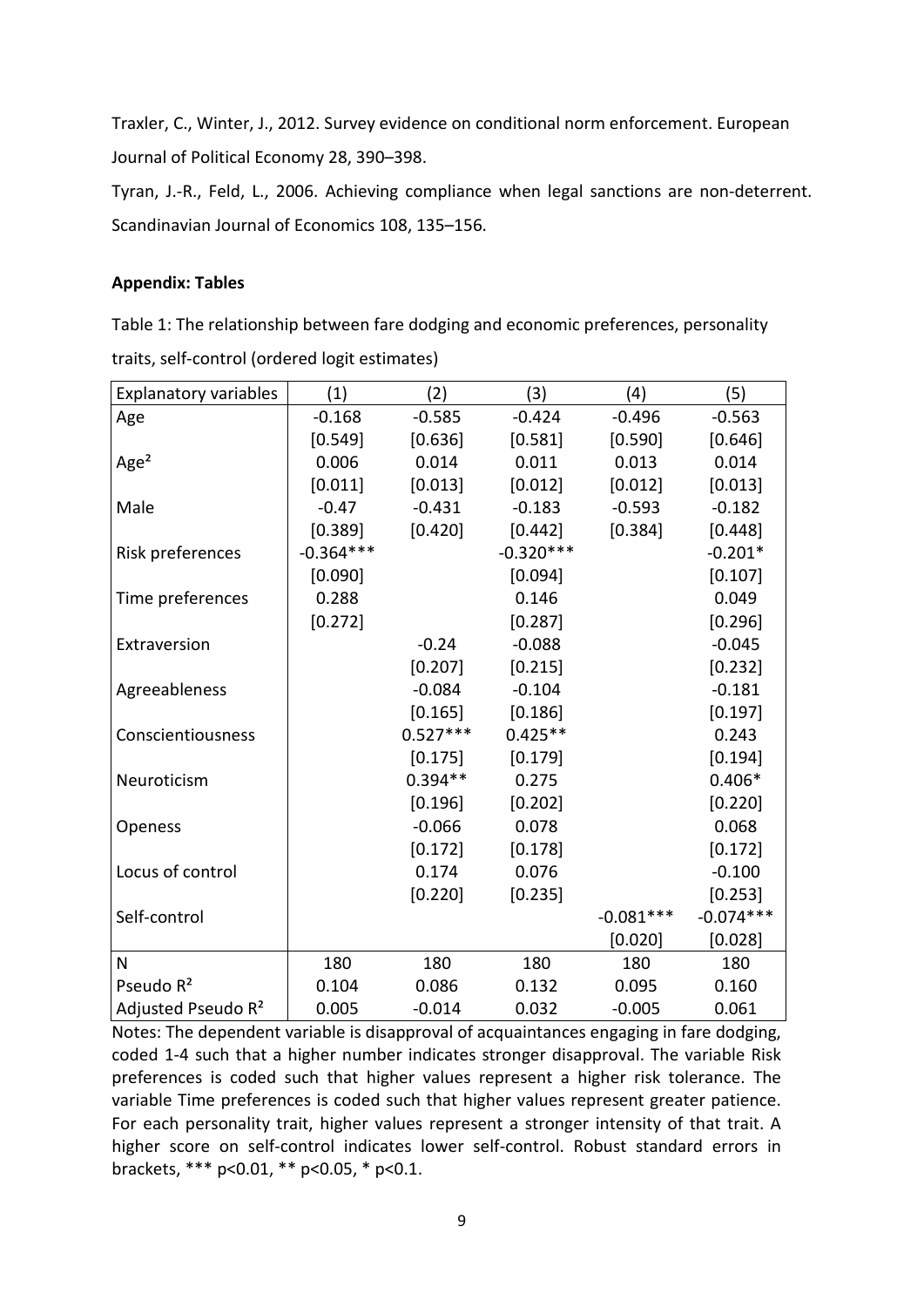Table 2: The relationship between drunk driving and economic preferences, personality traits, self-control (ordered logit estimates)

| <b>Explanatory variables</b>   | (1)         | (2)        | (3)        | (4)        | (5)        |
|--------------------------------|-------------|------------|------------|------------|------------|
| Age                            | $1.442**$   | 1.349*     | $1.439**$  | $1.192**$  | $1.454**$  |
|                                | [0.588]     | [0.691]    | [0.653]    | [0.606]    | [0.678]    |
| Age <sup>2</sup>               | $-0.030**$  | $-0.029**$ | $-0.031**$ | $-0.024**$ | $-0.031**$ |
|                                | [0.012]     | [0.014]    | [0.013]    | [0.012]    | [0.014]    |
| Male                           | $-0.411$    | $-0.051$   | 0.139      | $-0.600$   | 0.131      |
|                                | [0.441]     | [0.451]    | [0.465]    | [0.439]    | [0.475]    |
| Risk preferences               | $-0.299***$ |            | $-0.229**$ |            | $-0.243**$ |
|                                | [0.088]     |            | [0.095]    |            | [0.101]    |
| Time preferences               | $-0.261$    |            | $-0.387$   |            | $-0.378$   |
|                                | [0.219]     |            | [0.248]    |            | [0.247]    |
| Extraversion                   |             | $-0.365$   | $-0.27$    |            | $-0.275$   |
|                                |             | [0.232]    | [0.233]    |            | [0.236]    |
| Agreeableness                  |             | 0.189      | 0.122      |            | 0.131      |
|                                |             | [0.207]    | [0.205]    |            | [0.215]    |
| Conscientiousness              |             | $0.781***$ | $0.746***$ |            | $0.765***$ |
|                                |             | [0.234]    | [0.243]    |            | [0.258]    |
| Neuroticism                    |             | $0.382**$  | 0.316      |            | 0.302      |
|                                |             | [0.189]    | [0.198]    |            | [0.203]    |
| Openess                        |             | 0.108      | 0.204      |            | 0.205      |
|                                |             | [0.232]    | [0.232]    |            | [0.232]    |
| Locus of Control               |             | 0.043      | 0.075      |            | 0.095      |
|                                |             | [0.222]    | [0.250]    |            | [0.271]    |
| Self-control                   |             |            |            | $-0.033$   | 0.008      |
|                                |             |            |            | [0.026]    | [0.037]    |
| N                              | 180         | 180        | 180        | 180        | 180        |
| Pseudo R <sup>2</sup>          | 0.076       | 0.119      | 0.148      | 0.038      | 0.148      |
| Adjusted Pseudo R <sup>2</sup> | $-0.029$    | 0.014      | 0.043      | $-0.067$   | 0.043      |

Notes: The dependent variable is disapproval of acquaintances engaging in drunk driving, coded 1-4 such that a higher number indicates stronger disapproval. The variable Risk preferences is coded such that higher values represent a higher risk tolerance. The variable Time preferences is coded such that higher values represent greater patience. For each personality trait, higher values represent a stronger intensity of that trait. A higher score on self-control indicates lower self-control. Robust standard errors in brackets, \*\*\* p<0.01, \*\* p<0.05, \* p<0.1.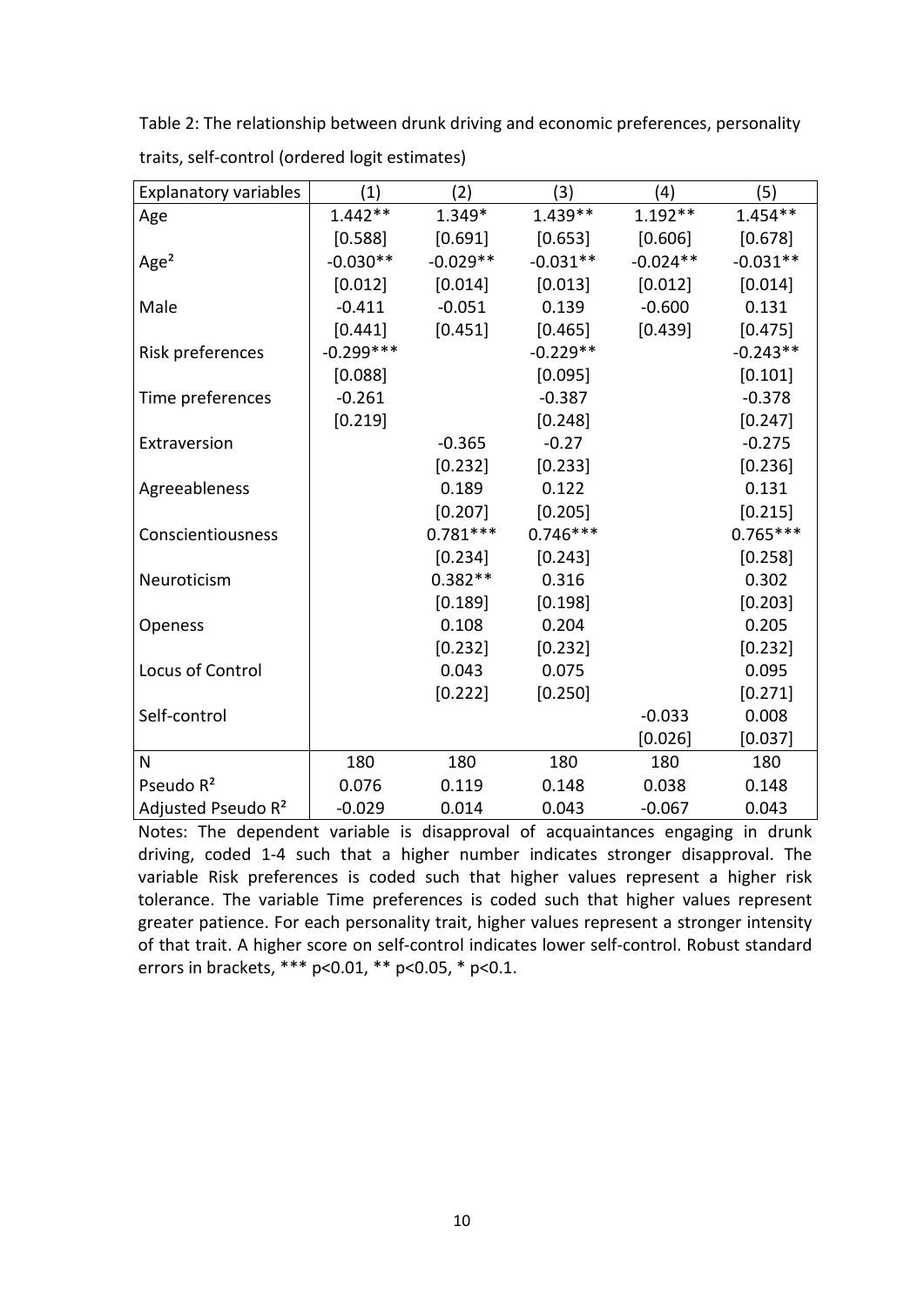Explanatory variables  $(1)$   $(2)$   $(3)$   $(4)$   $(5)$ Age -0.847 -0.924 -0.93 -1.014 -1.026  $[0.856]$   $[0.685]$   $[0.720]$   $[0.858]$   $[0.697]$ Age² 0.018 0.019 0.019 0.022 0.020 [0.018] [0.014] [0.015] [0.018] [0.014] Male -0.09 0.466 0.565 -0.049 0.586  $[0.337]$   $[0.382]$   $[0.396]$   $[0.340]$   $[0.403]$ Risk preferences  $\vert$  -0.105 -0.096 -0.096 0.004  $[0.081]$   $[0.090]$   $[0.101]$ Time preferences  $\vert$  -0.07 -0.226 -0.286  $[0.255]$   $[0.285]$   $[0.285]$ Extraversion -0.085 -0.048 -0.009  $[0.175]$   $[0.181]$   $[0.188]$ Agreeableness 1.0.375 \*\* 0.351 \*\* 0.351 0.294  $[0.172]$   $[0.173]$   $[0.182]$ Conscientiousness 0.460\*\*\* 0.450\*\*\* 0.324\*  $[0.167]$   $[0.168]$   $[0.180]$ Neuroticism 0.324 0.303 0.415\*\*  $[0.200]$   $[0.198]$   $[0.210]$ Openess 0.320\* 0.367\* 0.373\*\*  $[0.172]$   $[0.189]$   $[0.181]$ Locus of Control 0.23 0.25 0.115  $[0.171]$   $[0.178]$   $[0.191]$ Self-control  $\vert$  -0.057\*\*\* -0.055\*\*  $[0.017]$   $[0.023]$ N 180 180 180 180 180 180 Pseudo R<sup>2</sup> 1 0.012 0.070 0.076 0.043 0.095 Adjusted Pseudo R<sup>2</sup>  $\vert$  -0.071 -0.013 -0.007 -0.040 0.011

Table 3: The relationship between tax evasion and economic preferences, personality traits, self-control (ordered logit estimates)

Notes: The dependent variable is disapproval of acquaintances engaging in tax evasion, coded 1-4 such that a higher number indicates stronger disapproval. The variable Risk preferences is coded such that higher values represent a higher risk tolerance. The variable Time preferences is coded such that higher values represent greater patience. For each personality trait, higher values represent a stronger intensity of that trait. A higher score on self-control indicates lower self-control. Robust standard errors in brackets, \*\*\* p<0.01, \*\* p<0.05, \* p<0.1.